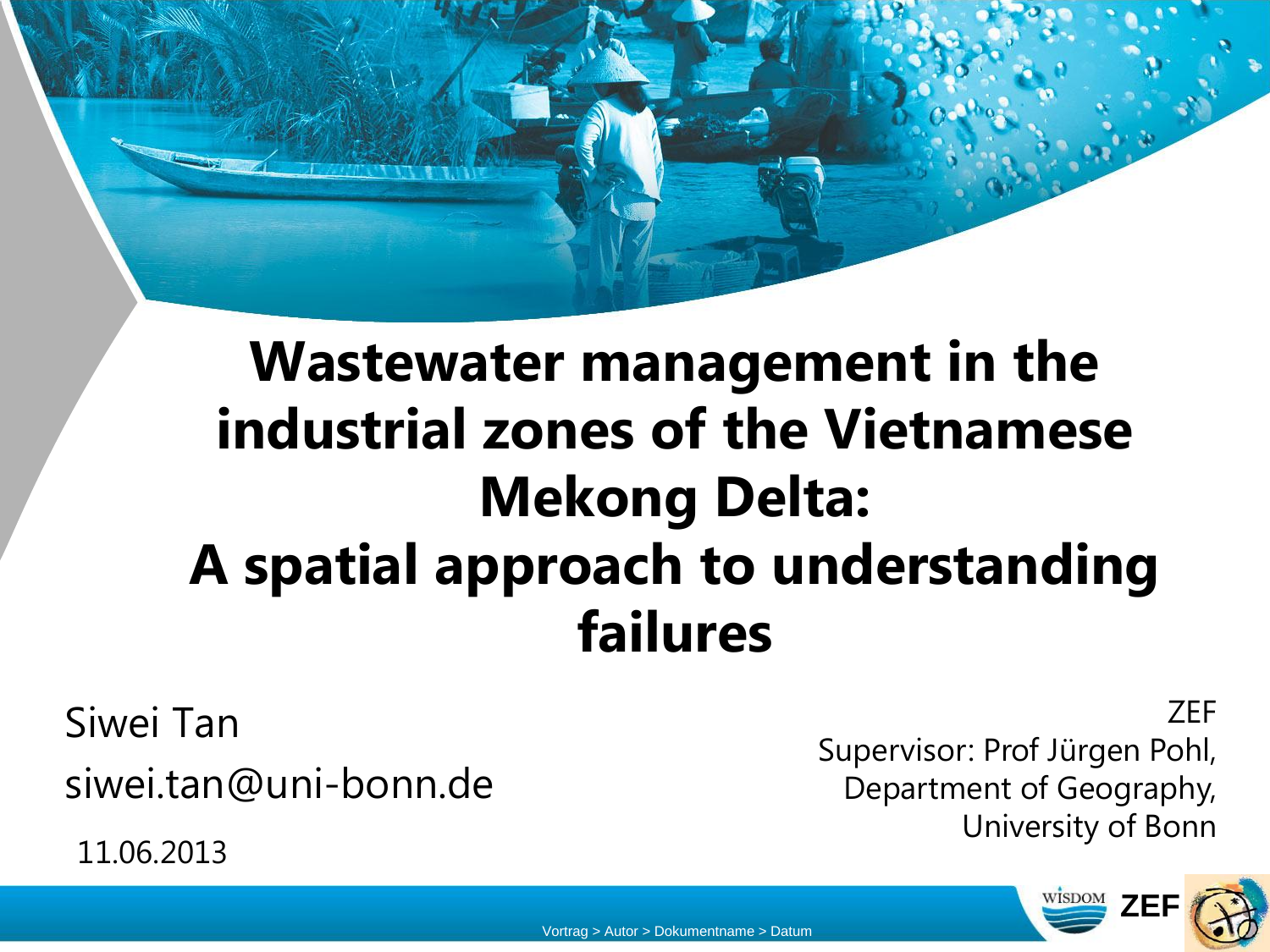- Field findings: Wastewater management (WWM) failure
- ◆ Comparison with other similar research
	- 3 broad analytical approaches
		- Different country, different day, same problem
		- Aspatial
- My analytical approach: spatialised one
	- What is "spatialising", how to spatialise analysis
	- Why? Contextualises the problem. Gives new insights.

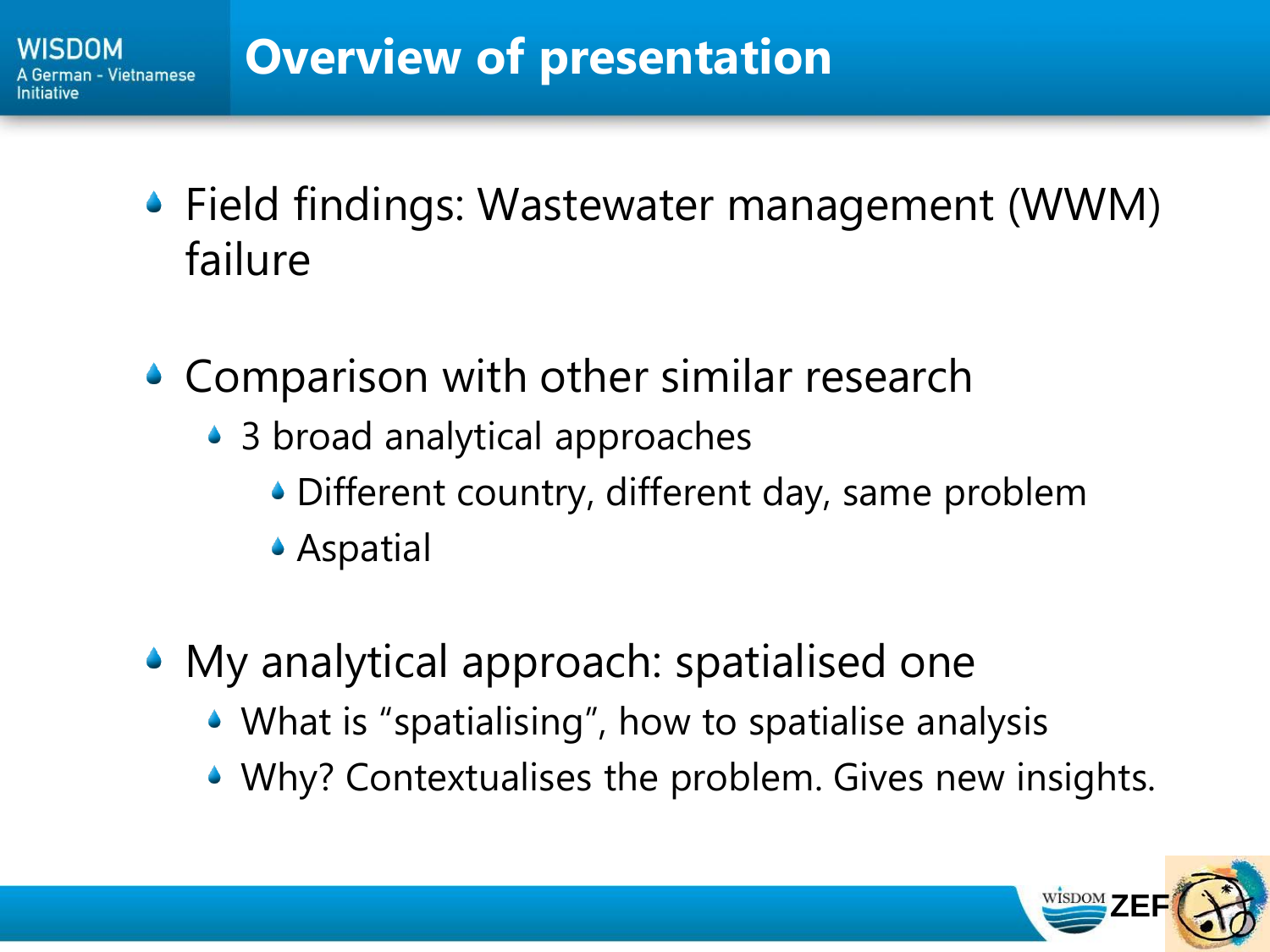**WISDOM** A German - Vietnamese Initiative

## **Refresher**

## "How does the *institutional environment* in industrial zones of the Vietnamese Mekong Delta affect wastewater management?"

#### HOW

#### WHY

Institutional analysis: considers actors, rules, strategies, community attributes, physical conditions, material conditions, transaction costs of coordination, and outcome

Semi-structured interviews with authorities, companies, and households in 4 provinces along the Hau River (An Giang, Can Tho, Hau Giang, and Soc Trang)

Media analysis

Literature review: IO reports. Legal documents in Vietnam

#### **WHAT**

Overview of industrialisation.

Effects of industrial production on water.

Current situation of WWM in industrial zones

**WISDOM** ZEF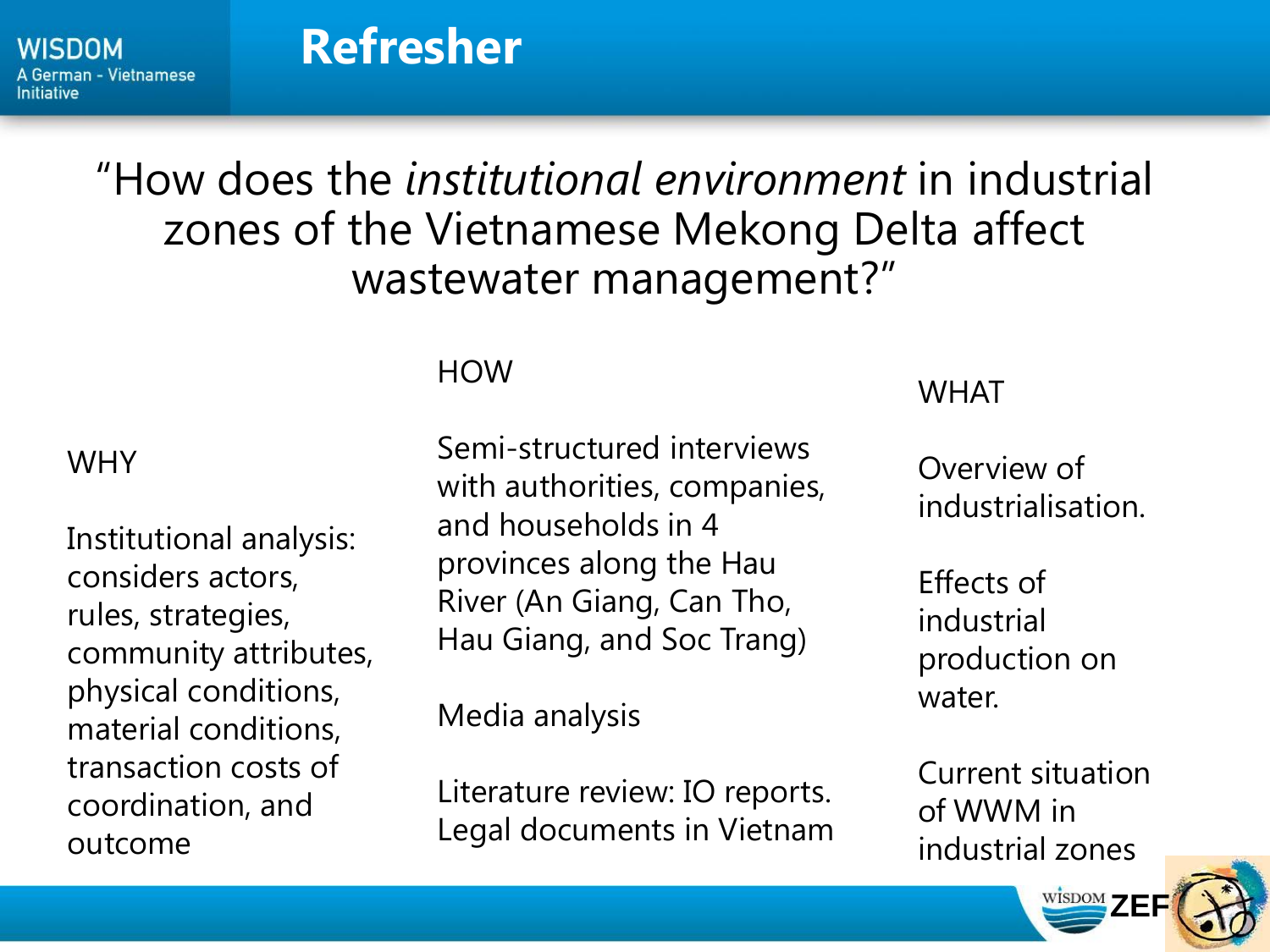- Industrialisation in Delta: "light" and low-tech
- WW Management has failed
- ◆ Reasons concur with previous analyses:
	- Low capacity
	- Weak institutions; fragmented institutional arrangement
	- Weak legal framework
	- Poor monitoring and enforcement
	- Unfavourable economic conditions

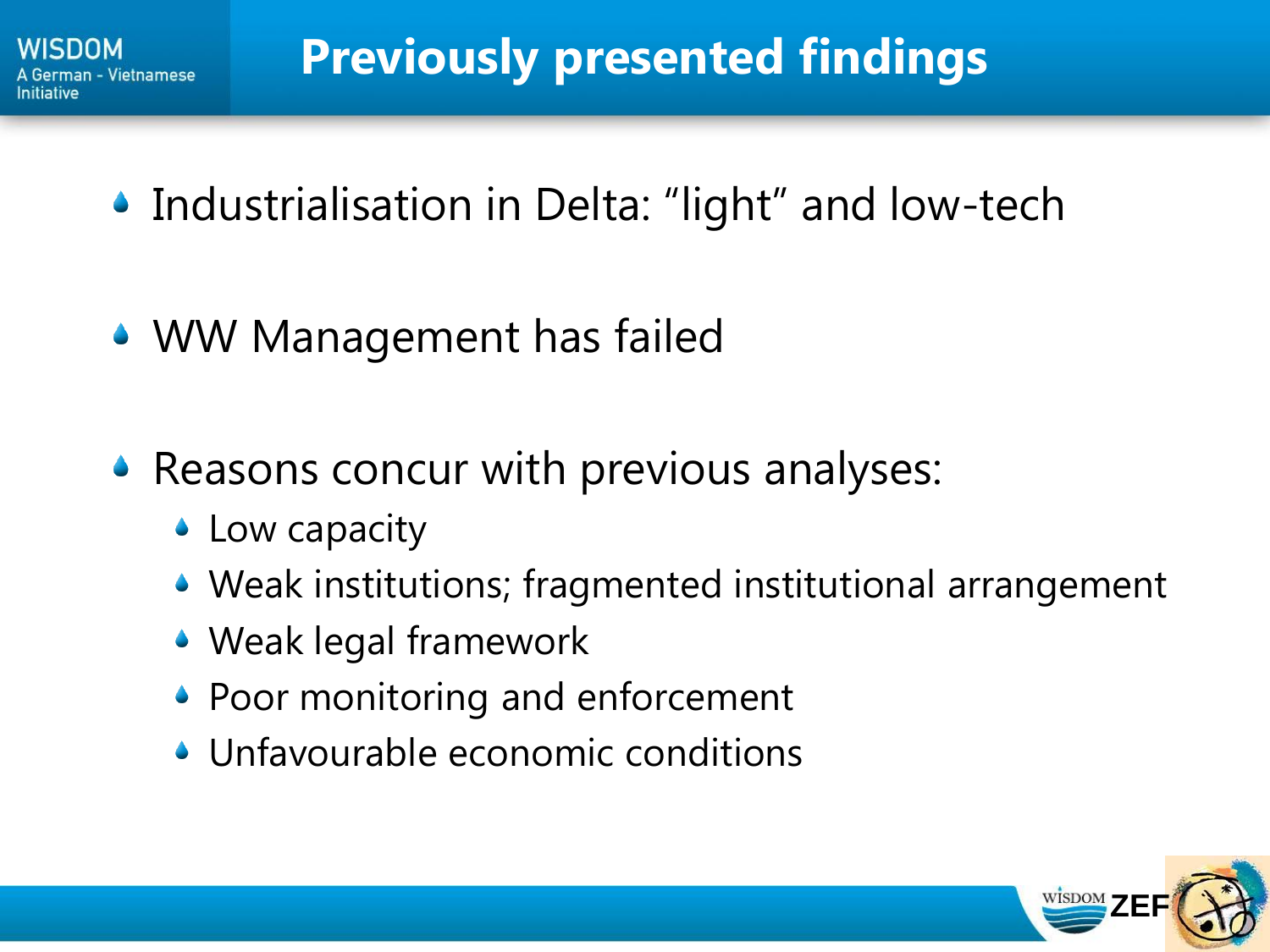- Main categories
	- Economic
	- Legal
	- Capacity/ institutional
- Shortcomings
	- Descriptive and also mostly prescriptive
	- Yet also acontextual
	- Doesn't address the socio-economic-politics of Vietnam

# **No real or new insights!**

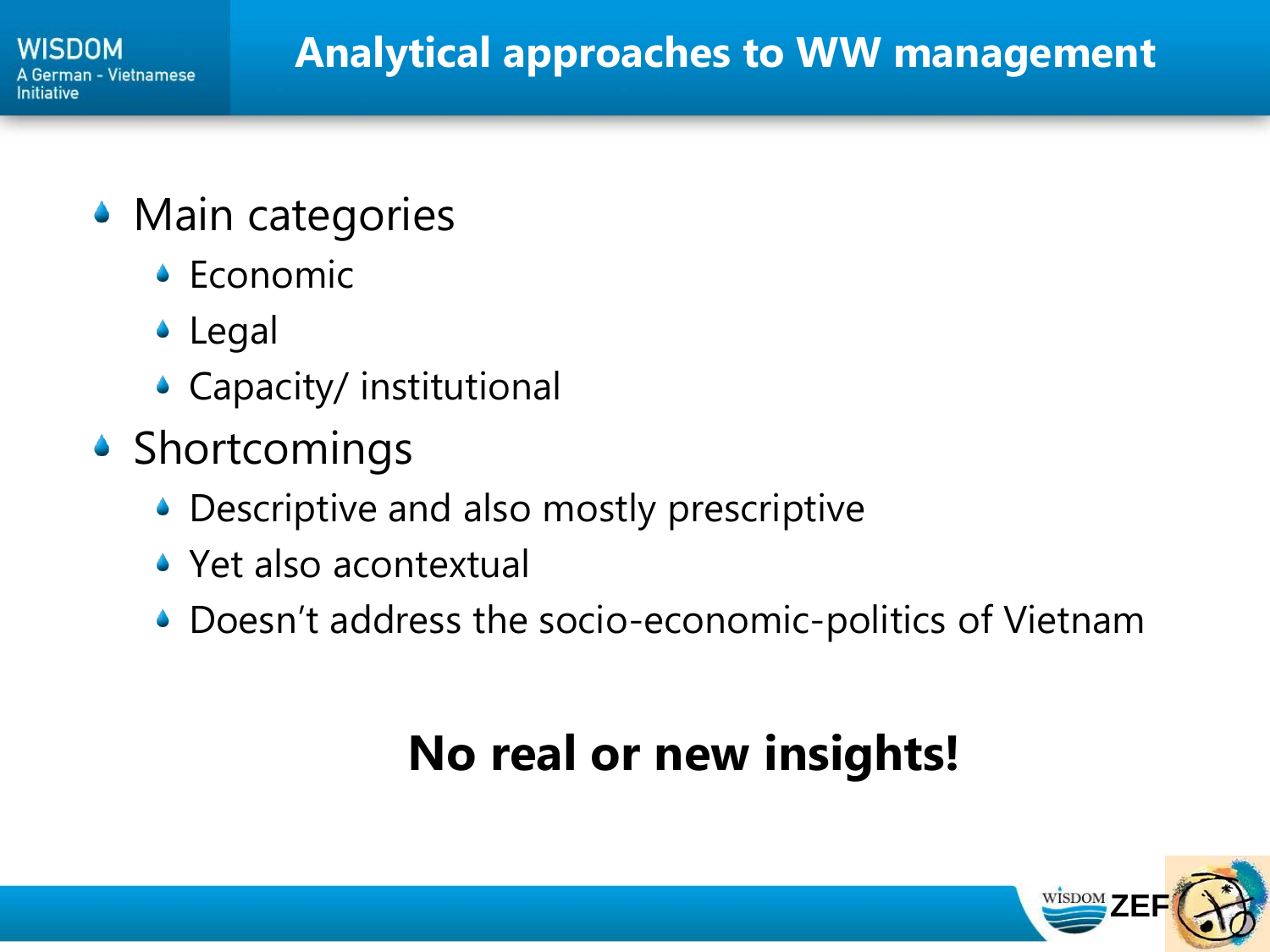#### **WISDOM** A German - Vietnamese Initiative

# **Noticing "the spatial"**

- Inductive process.
- Literature review of Vietnam's socio-political economy
	- Administrative-geographical motif in literature:

| Central govt    | <b>National level</b> |
|-----------------|-----------------------|
| Ministry        | Province              |
| Department      | <b>District</b>       |
| <b>Division</b> | Ward/Commune          |
| Office          | Area/Hamlet           |
|                 |                       |

**Why (not)?**

- Analysis of legal framework  $\rightarrow$ organisational and operational territories, administrative scales and hierarchies
- Analysis of interviews. Actors' perceptions  $\rightarrow$  place meanings

# **"The spatial"?**

- Territory, place, scale, boundaries, networks, regions, etc.
	- Physical and/or abstract
- Literature: tends to mono-dimensional work. ٥
	- Multidimensional analysis more fruitful (Jessop et al 2008)

## **And how?**

Inductive but can be turned deductive:  $\blacklozenge$ Looking for spatial parameters in subject of study, actors and rules involved with it.

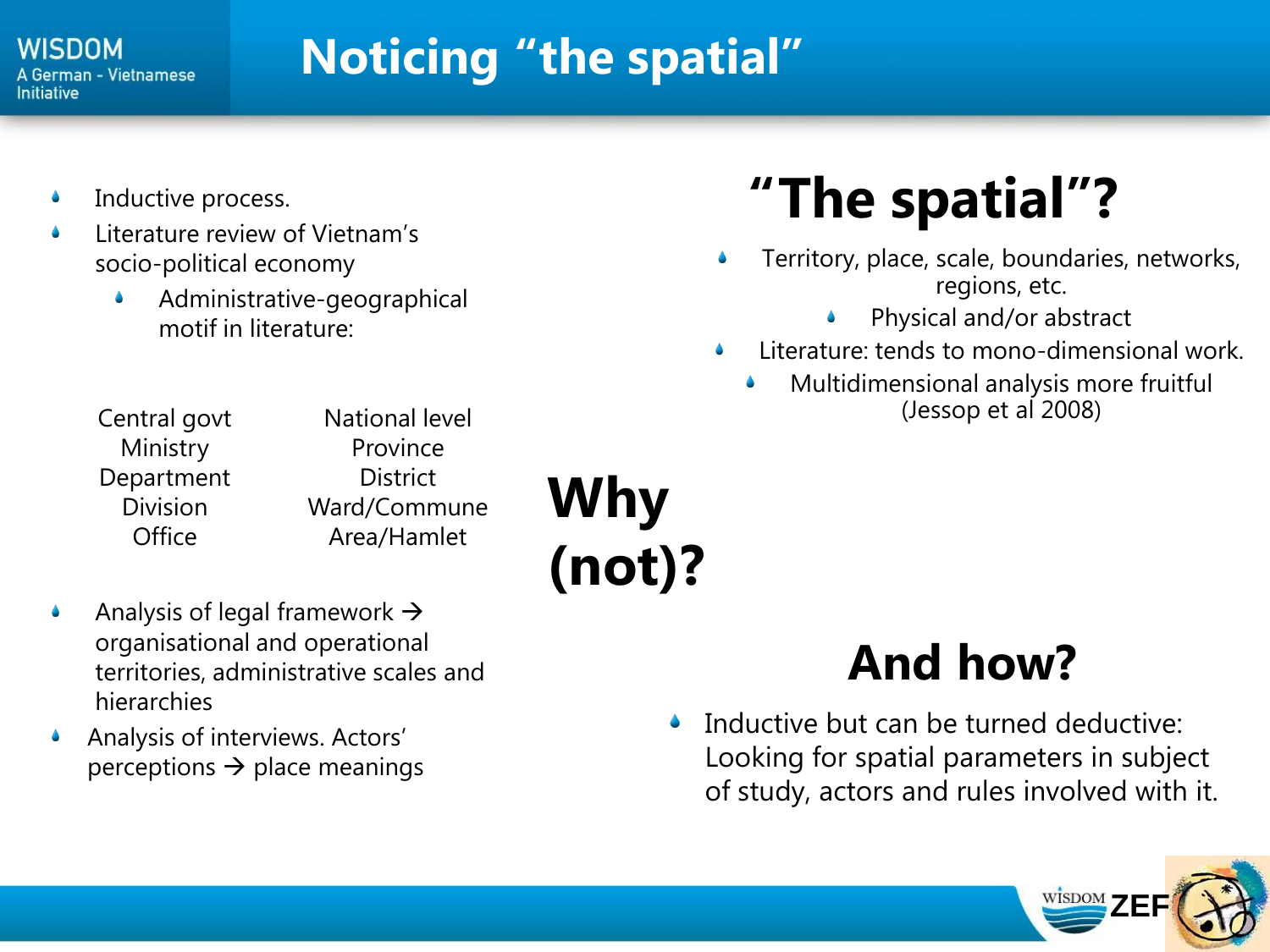

# **Spatialising analysis**

### **Understanding WWM in industrial zones**

Where do territory, place and scale feature?

Interviews with provincial authorities, environmental protection bodies, households suffering from pollution

Legal framework for WWM

### **Looking at: And finding: And finding:**

:: Meanings they associate with the IZ as **place** :: Operational boundaries/**territory**

:: Prescribed operational boundaries/ **territory** :: Administrative or organisational hierarchies. **Scales** of environmental governance

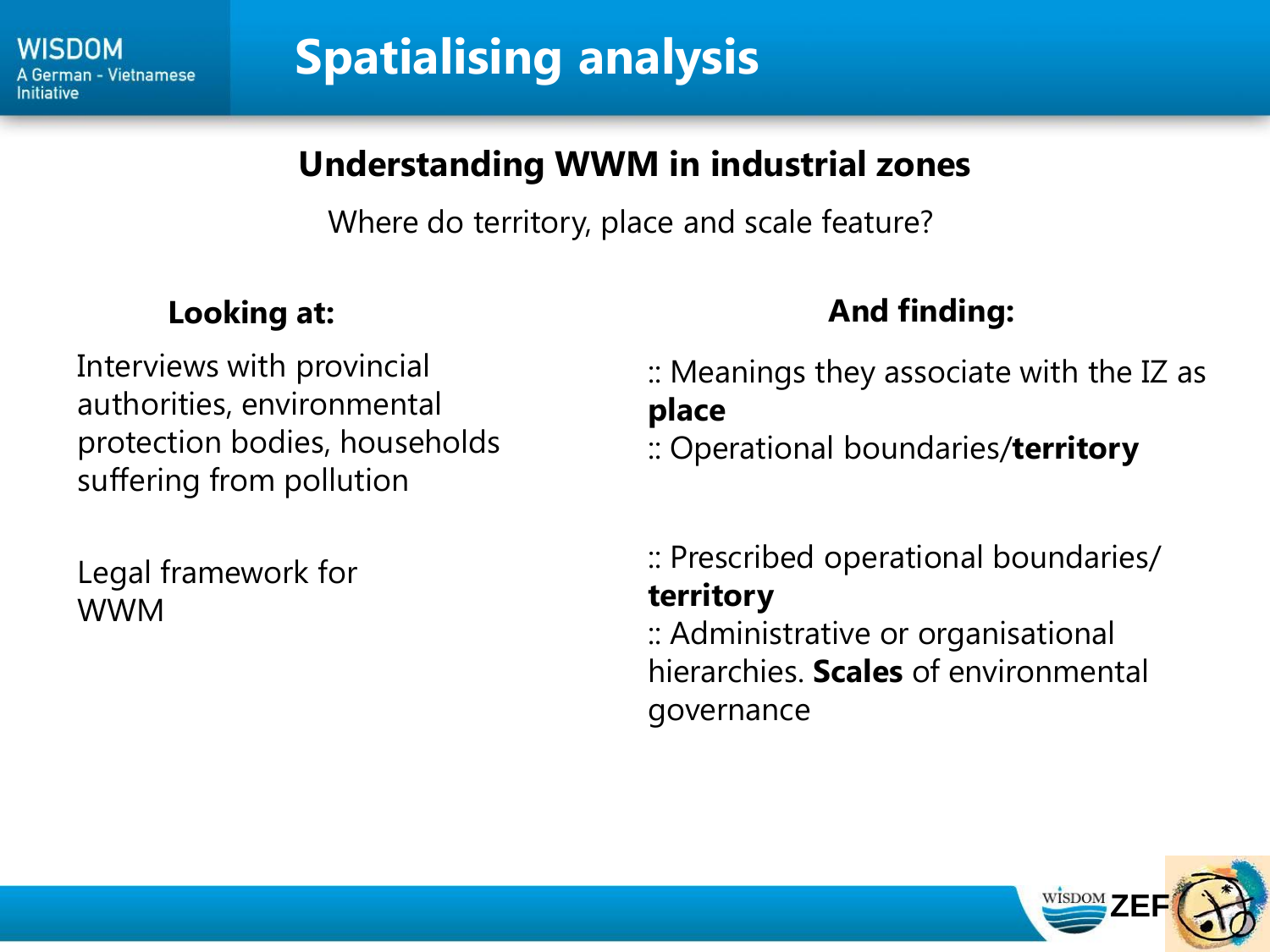#### **Results: Spatialised analysis of WWM failure**A German - Vietnamese

#### "Administrative positions" of entities involved in environmental protection in IZs



- Organisational scales of administration correspond to the physical scales of administration.
- Governmental organisations have clear physical territories of operation.

**WISDOM** 

**Initiative** 

**WISDOM** ZEF • Unlike the industrial zone management agencies (to left), the environmental protection agencies (to right) have a more pronounced hierarchy, which circumscribes their operations.